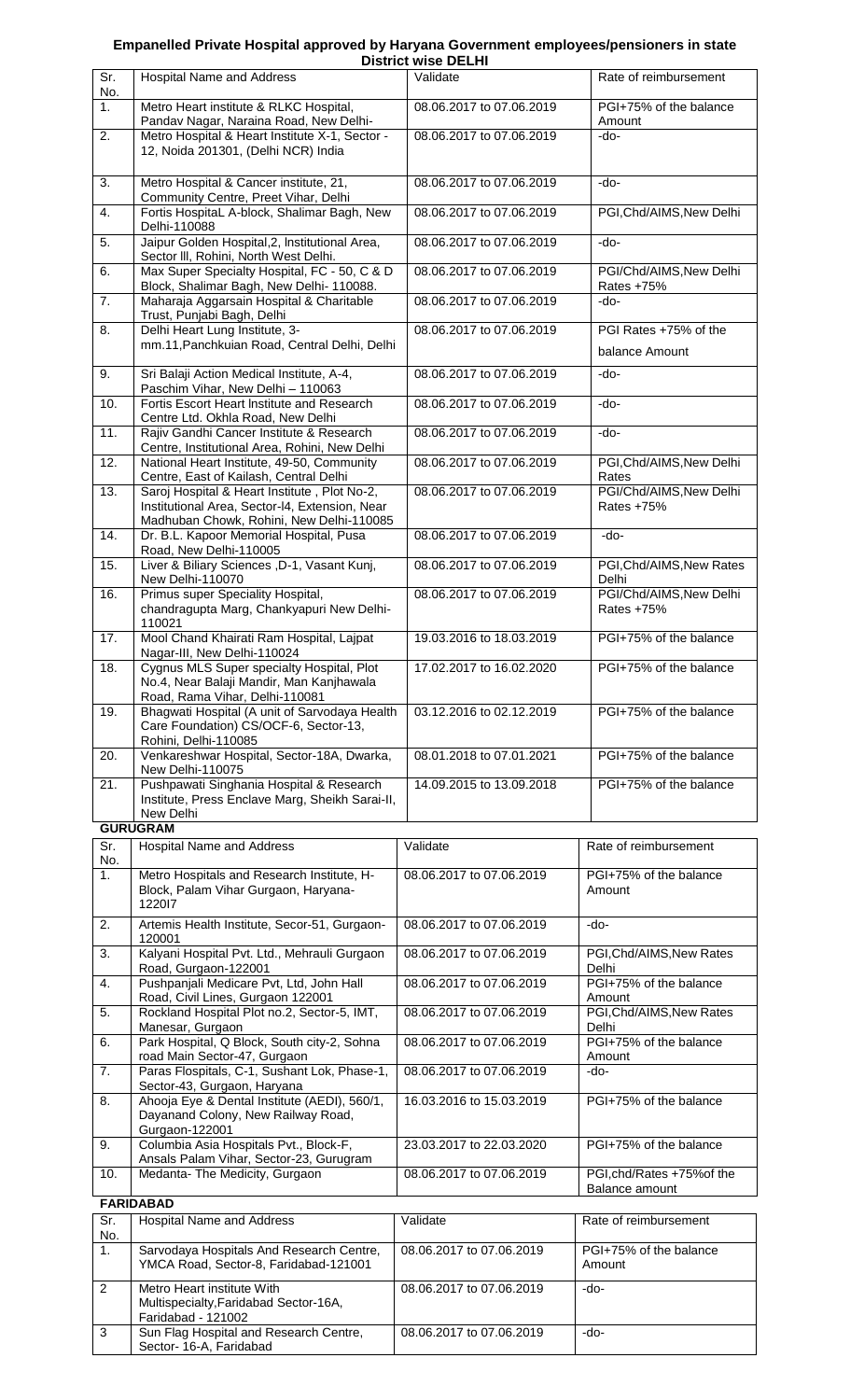| $\overline{4}$ | <b>QRG Central Hospital And Research</b><br>Center, 69, Sector-20 A, Near Neelam<br>Flyover, Delhi-Mathura Road, Faridabad -<br>121001 | 08.06.2017 to 07.06.2019 | PGI, Chd/AIMS, New Delhi<br>Rates +75% of the balance<br>Amount |
|----------------|----------------------------------------------------------------------------------------------------------------------------------------|--------------------------|-----------------------------------------------------------------|
| 5              | Fortis Escort Hospital, Neelam Bata Road<br>NIT, Faridabad                                                                             | 08.06.2017 to 07.06.2019 | PGI+75% of the balance<br>amount                                |
| 6              | Gold field Hospital and Research centre Vill<br>-Chhalnsa, Ballabhgarh, Faridabad                                                      | 08.06.2017 to 07.06.2019 | PGI, Chd/AIMS, New Delhi<br>Rates                               |
| $\overline{7}$ | Asian Institute of Medical Sciences, Badkhal<br>Flyover Road, Sector-21-A, Faridabad-<br>121001                                        | 08.06.2017 to 07.06.2019 | PGI+75% of the balance<br>amount                                |
| <b>HISAR</b>   |                                                                                                                                        |                          |                                                                 |
| Sr.<br>No.     | <b>Hospital Name and Address</b>                                                                                                       | Validate                 | Rate of reimbursement                                           |
| 1.             | NC Jindal Institute of Medical Care &<br>Research, Model Town, Hisar-125005                                                            | 08.06.2017 to 07.06.2019 | PGI+75% of the balance                                          |
| 2.             | Maharaja Aggarasen Medical College and<br>Hospital, Agroha, Hisar                                                                      | 08.06.2017 to 07.06.2019 | PGI, Chd/AIMS, New Delhi<br>Rates                               |
| 3.             | Sarvodaya Multi specialty Hospital, Opp.<br>Red Cross Bhawan, Delhi Road, Hisar-<br>125001                                             | 08.06.2017 to 07.06.2019 | PGI+75% of the balance                                          |
| 4.             | O. P. Jindal Institute of Cancer & Cardiac<br>Research, Model Town, Delhi Road, Hisar -<br>125005                                      | 08.06.2017 to 07.06.2019 | PGI, Chd/AIMS, New Delhi<br>Rates +75% of the balance<br>amount |
| 5.             | Life Line Institute of Medical Sciences Plot<br>No.06, Jindal, Hospital Road, Model Town,<br><b>Hisar 125005</b>                       | 08.01.2018 to 07.01.2020 | PGI+75% of the balance                                          |
| 6.             | Gupta Hospital, Sec-14, Opp. New Grain<br>Market, Sirsa Road, Hisar-125001                                                             | 08.01.2018 to 07.01.2020 | PGI+75% of the balance                                          |
| 7.             | Aarogya Hosptial Opp. Vishwas School,<br>Near LIC Office, U.E.-2, Hisar                                                                | 18.02.2018 to 17.02.2020 | PGI+75% of the balance                                          |
| 8.             | CMC Hospital, Opp. Progressive Medical<br>Care & Research Centre (Pvt.) Ltd. Delhi<br>Road, Near Dabra Chowk, Hisar                    | 18.02.2018 to 17.02.2020 | PGI+75% of the balance                                          |
| 9.             | Manglan Diagnostic, Jindal Hospital Road,<br>Model Town, Hisar 125005                                                                  | 07.11.2016 to 06.11.2018 | PGI+75% of the balance                                          |
| 10.            | V. K. Neurocare & Trauma Research<br>Hospital, H-159 Model Town, Near ITI<br>Chowk, Hisar-125005                                       | 11.03.2018 to 10.03.2021 | PGI+75% of the balance                                          |
| 11.            | Shakti Neuro Science Centre, Barwala<br>Road, Tayal Bagh, Near Bus Stand Hisar                                                         | 08.01.2018 to 07.01.2020 | PGI+75% of the balance                                          |
| 12.            | Sapra Multi specialty Hospital Rajgarh<br>Road, Hisar                                                                                  |                          | PGI, Chd/AIMS, New Delhi<br>Rates +75% of the balance<br>amount |
| 13.            | Geetanjali Multispecialty Hospital 270-N<br>Model Town Gurdwara Road Hisar                                                             | 22.07.2018 to 21.07.2020 | PGI+75% of the balance                                          |
| 14.            | <b>Bharat Multispecialty Hospital City Hospital</b><br>Complex, Dabra Chowk Delhi Road, Hisar<br>125005                                | 16.06.2018 to 15.06.2020 | PGI+75% of the balance                                          |
| 15.            | Ravindra Hospital & Heart Centre, Jindal<br>Hospital Road, Model Town Hisar                                                            | 13.05.2018 to 13.05.2020 | PGI+75% of the balance                                          |
| <b>MOHALI</b>  |                                                                                                                                        |                          |                                                                 |

| Sr.                   | <b>Hospital Name and Address</b>                                                                                | Validate                 | Rate of reimbursement                                           |
|-----------------------|-----------------------------------------------------------------------------------------------------------------|--------------------------|-----------------------------------------------------------------|
| No.<br>$\mathbf{1}$ . | Ivy Multispecialty Hospital and Cancer,<br>Research institute, Sec 71, Mohali, Punjab                           | 08.06.2017 to 07.06.2019 | PGI+75% of the balance                                          |
| 2.                    | Max Super Speciality Hospital, Near Civil<br>Hospital Phase-VI, Mohali, Punjab 160055.                          | 08.06.2017 to 07.06.2019 | PGI, Chd/AIMS, New Delhi<br>Rates +75% of the balance<br>amount |
| 3.                    | Fortis Health Care Limited, Sector-62<br>Phase - VII, Mohali, Punjab                                            | 08.06.2017 to 07.06.2019 | PGI+75% of the balance<br>amount                                |
| $\overline{4}$ .      | Indus Super Specialty Hospital, Opp. Old<br>DC Office, Phase-I, Sector-55, Mohali-<br>16055                     | 21.06.2015 to 20.06.2018 | PGI+75% of the balance                                          |
| 5.                    | Grecian Hospital, Sector-69, SAS Nagar<br>Mohali-160062                                                         | 29.09.2016 to 28.09.2018 | PGI+75% of the balance                                          |
| 6.                    | Sri Guru Harkrishan Sahib © Eye Hospital<br>Trust, Sohana, Sector-77, SAS, Nagar<br>Mohali, Punjab-140308       | 02.09.2015 to 01.09.2018 | PGI+75% of the balance                                          |
| 7 <sub>1</sub>        | Mayo Health (ARE Super Specialty Hospital,<br>Site 1&2, Near Gurudwara Singh<br>Shaheedan Mohali, Punjab-160062 | 11.04.2017 to 10.04.2020 | PGI+75% of the balance                                          |
| 8.                    | Amar Hospital Sector-70, SAS Nagar<br>Mohali-160071                                                             | 22.12.2015 to 21.12.2018 | PGI+75% of the balance                                          |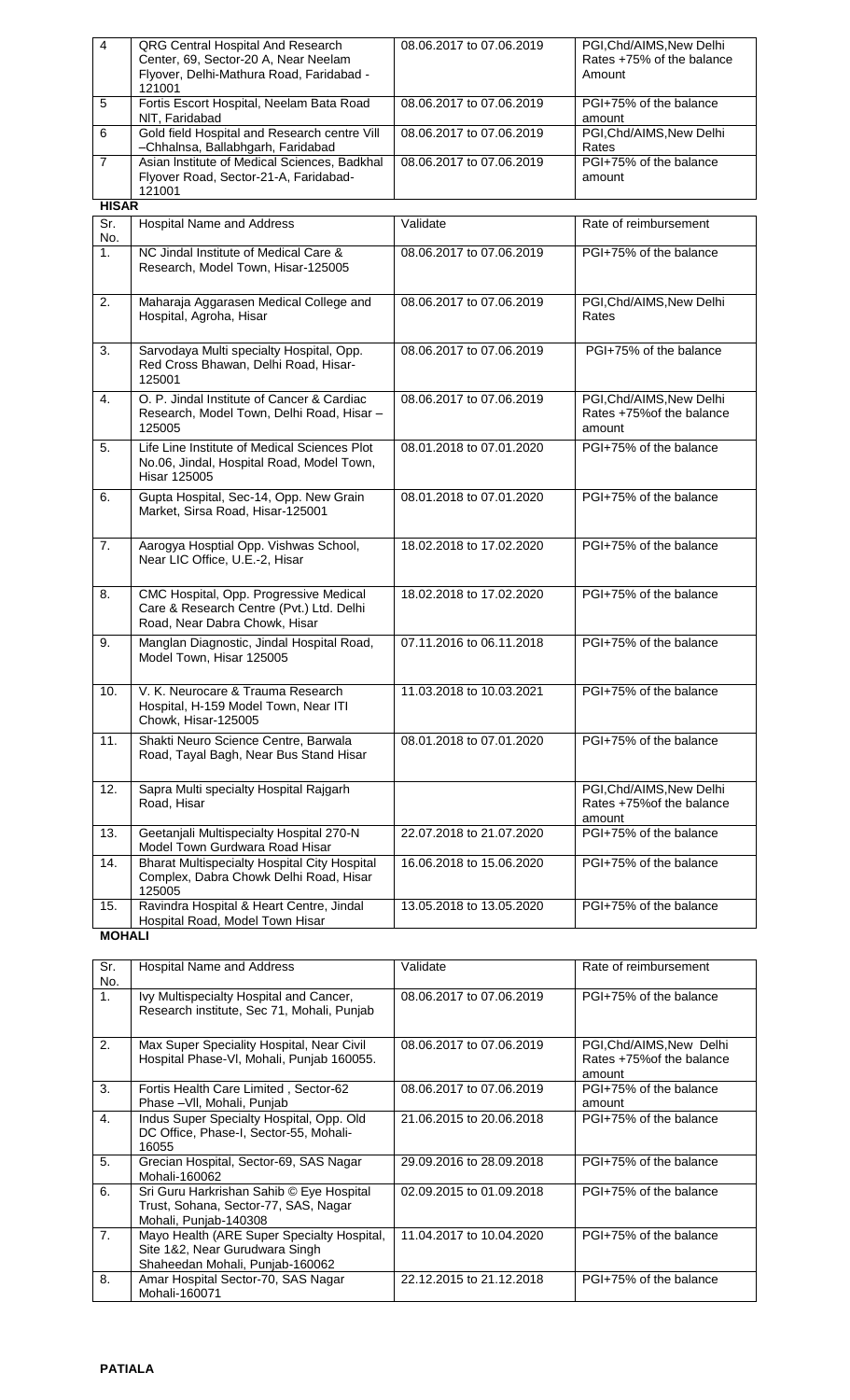| Sr.<br>No. | Hospital Name and Address                                                            | Validate                 | Rate of reimbursement  |
|------------|--------------------------------------------------------------------------------------|--------------------------|------------------------|
|            | Columbia Asia Hospital, Bhupindra Hospital,<br>Near 22 Number Phatak, Patiala-147001 | 19.05.2017 to 18.05.2020 | PGI+75% of the balance |

# **CHANDIGARH**

| Sr.<br>No.     | Hospital Name and Address                                                                                         | Validate                 | Rate of reimbursement  |  |  |
|----------------|-------------------------------------------------------------------------------------------------------------------|--------------------------|------------------------|--|--|
| $\mathbf{1}$ . | Mukat Hospital and Heart Institute S.C.O.47-<br>49 Sector 34-A, Chandigarh,                                       | 08.06.2017 to 07.06.2019 | PGI+75% of the balance |  |  |
| 2.             | Navedac Prosthetic Centre,<br>Daulatsinghwala, Bhabat, Zirakpur, Near<br>Airport Chowk, Chandigarh,               | 08.06.2017 to 07.06.2019 | -do-                   |  |  |
| 3.             | Superb Mri & Ct Scan Centre, Sco24/25,<br>Sector 8-Copp. Govt. Press, Near Gopal<br>Sweet Shop, Chandigarh-160009 | 08.06.2017 to 07.06.2019 | PGI, Chd Rates         |  |  |
|                | <b>PANCHKULA</b>                                                                                                  |                          |                        |  |  |

| Sr.              | <b>Hospital Name and Address</b>                                                             | Validate                 | Rate of reimbursement                                                                |
|------------------|----------------------------------------------------------------------------------------------|--------------------------|--------------------------------------------------------------------------------------|
| No.              |                                                                                              |                          |                                                                                      |
| 1.               | Alchemist Hospital Limited, Sector-21,<br>Panchkula-134112                                   | 08.06.2017 to 07.06.2019 | PGI+75% of the balance                                                               |
| 2.               | Drishti Eye Hospital, Sco-26, Sector-11,<br>Panchkula, Haryana                               | 08.06.2017 to 07.06.2019 | -do-                                                                                 |
| 3.               | Raffels Hospital (Pvt. Ltd.) SCO-138 Sector-<br>14, Panchkula-134112                         | 22.05.2017 to 21.05.2020 | PGI+75% of the balance                                                               |
| $\overline{4}$ . | Dhawan Hospital, Plot NO.1, Sector-7,<br>Panchkula-134109                                    | 08.01.2018 to 07.01.2021 | PGI+75% of the balance                                                               |
| 5.               | Institute of Reproduction & Child Cares,<br>Nursing Home, Site No.3, Sector-17,<br>Panchkula | 11.04.2017 to 10.04.2020 | PGI+75% of the balance                                                               |
| 6.               | Ojas Super Specialty Hospital H-1, Sector-<br>26 Panchkula                                   | 21.7.20187 to 20.07.2020 | PGI+75% of the balance                                                               |
| <b>AMBALA</b>    |                                                                                              |                          |                                                                                      |
| Sr.<br>No.       | <b>Hospital Name and Address</b>                                                             | Validate                 | Rate of reimbursement                                                                |
| 1 <sub>1</sub>   | MM Institute of Medical Sciences and<br>Research, MMU, Mullana, Ambala                       | 08.06.2017 to 07.06.2019 | PGI+75% of the balance                                                               |
| 2.               | Healing Touch Super specialty Hospital, vill-<br>Sultanpur Chowk, A City                     | 08.06.2017 to 07.06.2019 | PGI, chd/AIMS New Delhi<br>+75% of the balance amount<br>notified by the state Govt. |
| 3.               | Narain Hospital, 42 Manali House, Ambala<br>City, Haryana-134003                             | 08.01.2018 to 07.01.2020 | PGI+75% of the balance                                                               |
| 4.               | Leevali Hospital, 9, Inder Nagar Police Line<br>Road Ambala city                             | 20.07.2018 to 22.02.2021 | PGI+75% of the balance                                                               |

#### **YAMUNA NAGAR**

| Sr. | Hospital Name and Address                        | Validate                 | Rate of reimbursement   |  |
|-----|--------------------------------------------------|--------------------------|-------------------------|--|
| No. |                                                  |                          |                         |  |
|     | Rajan Hospital Near ITI, Yamuna Nagar-<br>135001 | 08.06.2017 to 07.06.2019 | PGI.Chd /AIMS.New Delhi |  |
|     |                                                  |                          |                         |  |

## **KARNAL**

| Sr.<br>No. | Hospital Name and Address                   | Validate                 | Rate of reimbursement  |
|------------|---------------------------------------------|--------------------------|------------------------|
|            | Park Hospital, 12, Chowkhandi, Near         | 08.06.2017 to 07.06.2019 | PGI+75% of the balance |
|            | Keshopur Bus Depot, West Delhi, Delhi       |                          |                        |
| -2.        | Sanjiv Bansal Cygnus Hospital, Near Liberty | 06.08.2017 to 05.08.2020 | PGI+75% of the balance |
|            | Park, Opp. Khalsa College Karnal-132000     |                          |                        |

#### **KURUKSHETRA**

| Sr.<br>No. | Hospital Name and Address                                                                   | Validate                 | Rate of reimbursement  |
|------------|---------------------------------------------------------------------------------------------|--------------------------|------------------------|
|            | Saraswati Mission Hospital, Ambala Road,<br>Pehowa (Kurukshetra)-136128                     | 08.06.2017 to 07.06.2019 | PGI+75% of the balance |
| 2.         | Cygnus Superspecialty Hospital, SCO.72-<br>74, Near Old Bus Stand Sector-17,<br>Kurukshetra | 10.05.2016 to 09.05.2019 | PGI+75% of the balance |
| 3.         | Sidharth Hospital Ladwa Road, Shahbad<br>(M) Kurukshetra-136135                             | 27.09.2016 to 26.09.2019 | PGI+75% of the balance |

| JIND       |                                                                       |                          |                        |
|------------|-----------------------------------------------------------------------|--------------------------|------------------------|
| Sr.<br>No. | Hospital Name and Address                                             | Validate                 | Rate of reimbursement  |
|            | Gangaputra Hospital & Research Centre,<br>Kaithal Road, Kandela, Jind | 08.06.2017 to 07.06.2019 | PGI+75% of the balance |